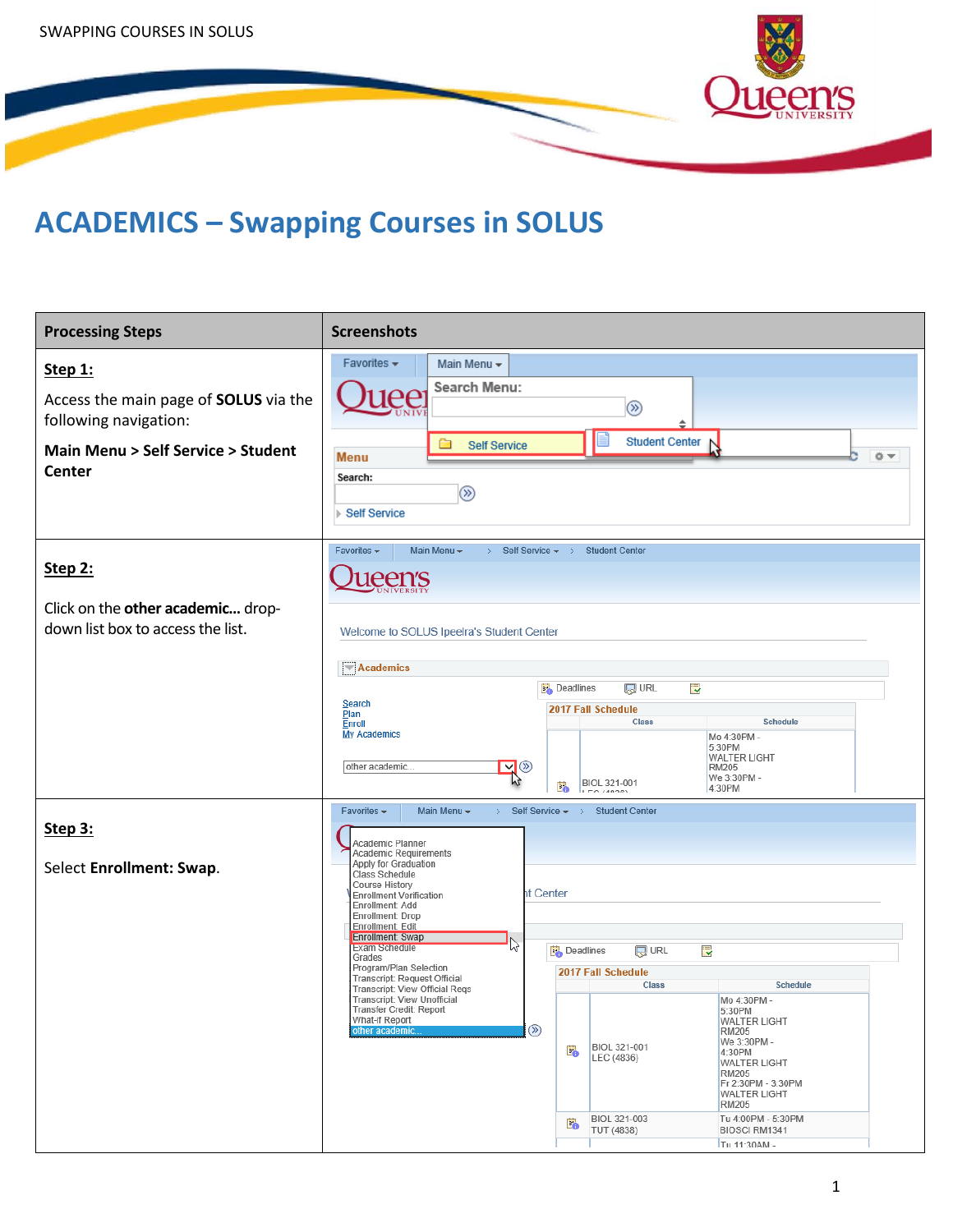## SWAPPING COURSES IN SOLUS

| <b>Processing Steps</b>                        | <b>Screenshots</b>                        |                                                                                                                                                                                                                                                                                                                                                                                                                                                                                                                                                                                                                                                                                                                                                                                                                                                                                                                                                                                                                                                                                     |          |  |  |  |  |  |  |
|------------------------------------------------|-------------------------------------------|-------------------------------------------------------------------------------------------------------------------------------------------------------------------------------------------------------------------------------------------------------------------------------------------------------------------------------------------------------------------------------------------------------------------------------------------------------------------------------------------------------------------------------------------------------------------------------------------------------------------------------------------------------------------------------------------------------------------------------------------------------------------------------------------------------------------------------------------------------------------------------------------------------------------------------------------------------------------------------------------------------------------------------------------------------------------------------------|----------|--|--|--|--|--|--|
|                                                | Favorites $\star$<br>Main Menu $\star$    |                                                                                                                                                                                                                                                                                                                                                                                                                                                                                                                                                                                                                                                                                                                                                                                                                                                                                                                                                                                                                                                                                     |          |  |  |  |  |  |  |
| Step 4:                                        | ueen's                                    |                                                                                                                                                                                                                                                                                                                                                                                                                                                                                                                                                                                                                                                                                                                                                                                                                                                                                                                                                                                                                                                                                     |          |  |  |  |  |  |  |
| Click the Go button.                           |                                           |                                                                                                                                                                                                                                                                                                                                                                                                                                                                                                                                                                                                                                                                                                                                                                                                                                                                                                                                                                                                                                                                                     |          |  |  |  |  |  |  |
|                                                | Welcome to SOLUS Ipeelra's Student Center | <b>同URL</b><br><b>R</b><br><b>B</b> <sup>B</sup> Deadlines<br>2017 Fall Schedule<br>Class<br><b>Schedule</b><br>Mo 4:30PM -<br>5:30PM<br><b>WALTER LIGHT</b><br>$\vee$ $\otimes$<br><b>RM205</b><br>We 3:30PM -<br>BIOL 321-001<br>E.<br>4:30PM<br>LEC (4836)<br><b>WALTER LIGHT</b><br><b>RM205</b><br>Fr 2:30PM - 3:30PM<br><b>WALTER LIGHT</b><br><b>RM205</b><br>BIOL 321-003<br>Tu 4:00PM - 5:30PM<br>B.<br>TUT (4838)<br>BIOSCI RM1341<br>Tu 11:30AM -<br>12:30PM<br>JEFFERY RM234<br>We 1:30PM -<br>BIOL 335-001<br>Eò<br>2:30PM<br>LEC (4811)                                                                                                                                                                                                                                                                                                                                                                                                                                                                                                                               |          |  |  |  |  |  |  |
|                                                | $\blacktriangledown$ Academics            |                                                                                                                                                                                                                                                                                                                                                                                                                                                                                                                                                                                                                                                                                                                                                                                                                                                                                                                                                                                                                                                                                     |          |  |  |  |  |  |  |
|                                                | Search                                    | > Self Service $\star$ > Student Center<br><b>My Academics</b><br>JEFFERY RM234<br>Fr 12:30PM -<br>1:30PM<br>JEFFERY RM234<br>We 8:30AM -<br>BIOL 335-004<br>E.<br>11:30AM<br>LAB (4814)<br>BIOSCI RM3320<br>Tu 5:30PM - 7:30PM<br>BIOL 350-001<br><b>BIOSCI AUD</b><br>E.<br>LEC (4816)<br>Fr 1:30PM - 2:30PM<br><b>BIOSCI AUD</b><br>Mo 3:30PM -<br>4:30PM<br>BIOSCI RM1120<br>BIOL 421-001<br>We 2:30PM -<br>E.<br>LEC (4886)<br>3:30PM<br>BIOSCI RM1120<br>Th 4:30PM - 5:30PM<br>BIOSCI RM1120<br>Th 8:30AM -<br>BIOL 421-003<br>E.<br>11:30AM<br>TUT (4888)<br>BIOSCI RM1120<br>Main Menu v<br>$\angle$ Self Service $\star$ $\rightarrow$<br><b>Student Center</b><br>1een's<br>$\overline{\mathsf{v}}(\overline{\mathsf{v}})$<br>go to<br>Plan<br>Enroll<br>My Academics<br>My Class Schedule   Add   Drop   Swap   Edit   Term Information<br>−−≡−∃<br><b>Select Term</b><br>Select a term then select Continue.<br>Career<br>Institution<br>Undergraduate<br>Queen's University<br>2017 Fall<br>Undergraduate<br>Queen's University<br>Undergraduate<br>Queen's University |          |  |  |  |  |  |  |
|                                                | Plan<br>Enroll                            |                                                                                                                                                                                                                                                                                                                                                                                                                                                                                                                                                                                                                                                                                                                                                                                                                                                                                                                                                                                                                                                                                     |          |  |  |  |  |  |  |
|                                                | <b>Enrollment: Swap</b>                   |                                                                                                                                                                                                                                                                                                                                                                                                                                                                                                                                                                                                                                                                                                                                                                                                                                                                                                                                                                                                                                                                                     |          |  |  |  |  |  |  |
|                                                |                                           |                                                                                                                                                                                                                                                                                                                                                                                                                                                                                                                                                                                                                                                                                                                                                                                                                                                                                                                                                                                                                                                                                     |          |  |  |  |  |  |  |
|                                                |                                           |                                                                                                                                                                                                                                                                                                                                                                                                                                                                                                                                                                                                                                                                                                                                                                                                                                                                                                                                                                                                                                                                                     |          |  |  |  |  |  |  |
|                                                |                                           |                                                                                                                                                                                                                                                                                                                                                                                                                                                                                                                                                                                                                                                                                                                                                                                                                                                                                                                                                                                                                                                                                     |          |  |  |  |  |  |  |
|                                                |                                           |                                                                                                                                                                                                                                                                                                                                                                                                                                                                                                                                                                                                                                                                                                                                                                                                                                                                                                                                                                                                                                                                                     |          |  |  |  |  |  |  |
|                                                |                                           |                                                                                                                                                                                                                                                                                                                                                                                                                                                                                                                                                                                                                                                                                                                                                                                                                                                                                                                                                                                                                                                                                     |          |  |  |  |  |  |  |
|                                                |                                           |                                                                                                                                                                                                                                                                                                                                                                                                                                                                                                                                                                                                                                                                                                                                                                                                                                                                                                                                                                                                                                                                                     |          |  |  |  |  |  |  |
| Step 5:<br>1. Select the Term that you will be | Favorites $\star$                         |                                                                                                                                                                                                                                                                                                                                                                                                                                                                                                                                                                                                                                                                                                                                                                                                                                                                                                                                                                                                                                                                                     |          |  |  |  |  |  |  |
| swapping the class in.                         | Alrtpo, Ipeelra                           |                                                                                                                                                                                                                                                                                                                                                                                                                                                                                                                                                                                                                                                                                                                                                                                                                                                                                                                                                                                                                                                                                     |          |  |  |  |  |  |  |
| 2. Click the <b>Continue</b> button.           | Search                                    |                                                                                                                                                                                                                                                                                                                                                                                                                                                                                                                                                                                                                                                                                                                                                                                                                                                                                                                                                                                                                                                                                     |          |  |  |  |  |  |  |
|                                                | Swap a Class                              |                                                                                                                                                                                                                                                                                                                                                                                                                                                                                                                                                                                                                                                                                                                                                                                                                                                                                                                                                                                                                                                                                     |          |  |  |  |  |  |  |
|                                                |                                           |                                                                                                                                                                                                                                                                                                                                                                                                                                                                                                                                                                                                                                                                                                                                                                                                                                                                                                                                                                                                                                                                                     |          |  |  |  |  |  |  |
|                                                |                                           |                                                                                                                                                                                                                                                                                                                                                                                                                                                                                                                                                                                                                                                                                                                                                                                                                                                                                                                                                                                                                                                                                     |          |  |  |  |  |  |  |
|                                                | <b>Term</b>                               |                                                                                                                                                                                                                                                                                                                                                                                                                                                                                                                                                                                                                                                                                                                                                                                                                                                                                                                                                                                                                                                                                     |          |  |  |  |  |  |  |
|                                                | 2017 Summer<br>О                          |                                                                                                                                                                                                                                                                                                                                                                                                                                                                                                                                                                                                                                                                                                                                                                                                                                                                                                                                                                                                                                                                                     |          |  |  |  |  |  |  |
|                                                | Ö<br>2018 Winter<br>O                     |                                                                                                                                                                                                                                                                                                                                                                                                                                                                                                                                                                                                                                                                                                                                                                                                                                                                                                                                                                                                                                                                                     |          |  |  |  |  |  |  |
|                                                |                                           |                                                                                                                                                                                                                                                                                                                                                                                                                                                                                                                                                                                                                                                                                                                                                                                                                                                                                                                                                                                                                                                                                     | Continue |  |  |  |  |  |  |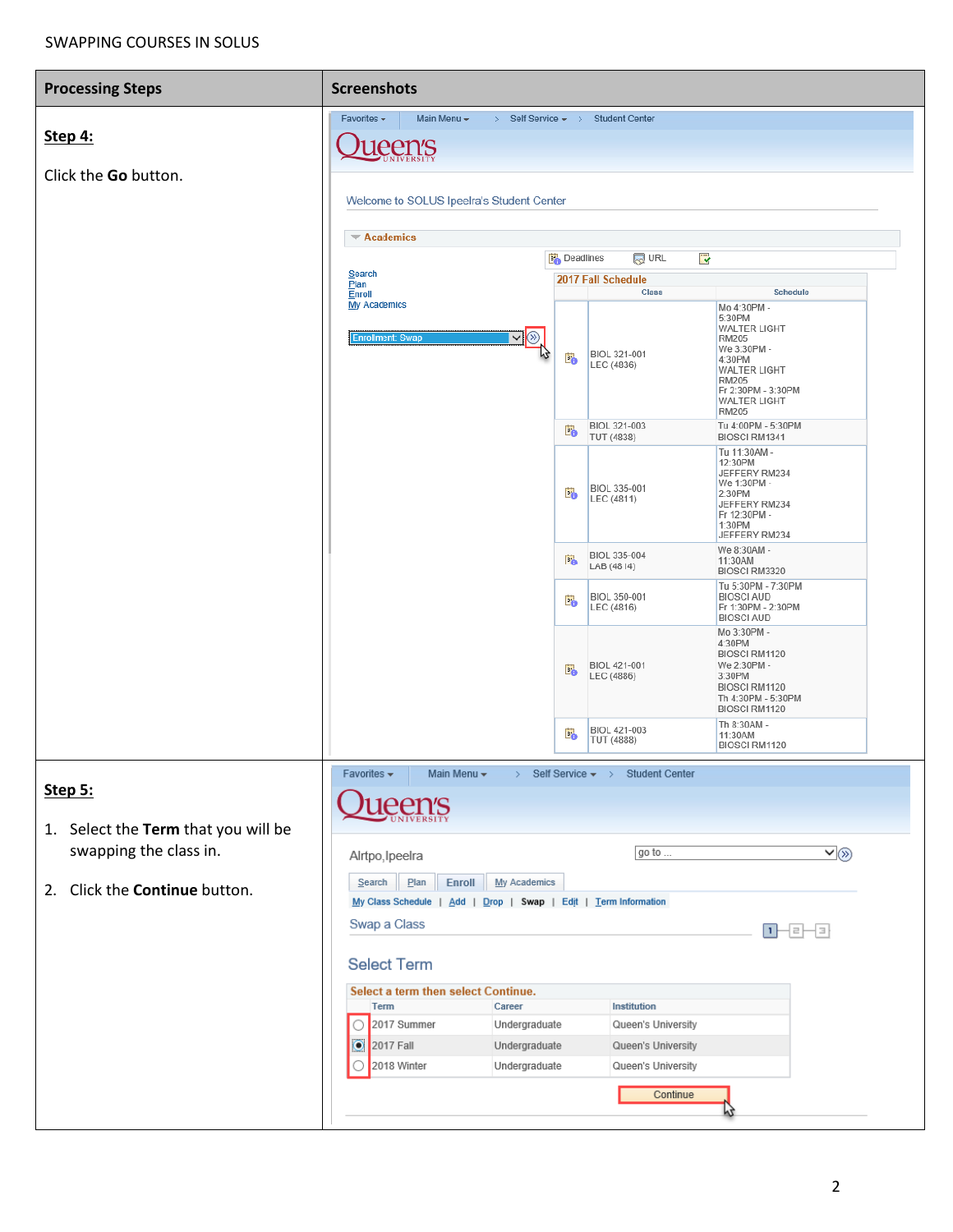## SWAPPING COURSES IN SOLUS

| <b>Processing Steps</b>                                                                                                                                                                                                                                                                                          | <b>Screenshots</b>                                                                                                                                                                                                                                                                                                                                                                                                                                                                                                                                                                                                                                                                                                                                                                                                                                                                                                                                                                                                                                                                                                                                                                                                                                                              |
|------------------------------------------------------------------------------------------------------------------------------------------------------------------------------------------------------------------------------------------------------------------------------------------------------------------|---------------------------------------------------------------------------------------------------------------------------------------------------------------------------------------------------------------------------------------------------------------------------------------------------------------------------------------------------------------------------------------------------------------------------------------------------------------------------------------------------------------------------------------------------------------------------------------------------------------------------------------------------------------------------------------------------------------------------------------------------------------------------------------------------------------------------------------------------------------------------------------------------------------------------------------------------------------------------------------------------------------------------------------------------------------------------------------------------------------------------------------------------------------------------------------------------------------------------------------------------------------------------------|
| Step 6:                                                                                                                                                                                                                                                                                                          | Favorites -<br>Main Menu -<br>> Self Service $\star$ > Student Center<br><i>l</i> een's                                                                                                                                                                                                                                                                                                                                                                                                                                                                                                                                                                                                                                                                                                                                                                                                                                                                                                                                                                                                                                                                                                                                                                                         |
| 1. Select the class that you would like<br>to remove from your schedule in<br>the Swap This Class section.                                                                                                                                                                                                       | $\overline{\triangledown_{(\delta)}}$<br>go to<br>Alrtpo, Ipeelra<br>Plan<br>Enroll<br><b>My Academics</b><br>Search<br>My Class Schedule   Add   Drop   Swap   Edit   Term Information<br>Swap a Class<br>마크라크카                                                                                                                                                                                                                                                                                                                                                                                                                                                                                                                                                                                                                                                                                                                                                                                                                                                                                                                                                                                                                                                                |
| 2. To replace the class with another,<br>in the With This Class section,<br>either:<br>i)<br>Search for a new course, then<br>click the Search button.<br>Select a course from your<br>ii)<br>shopping cart, then click the<br>Search button, or<br>iii) Enter the class number, then<br>click the Enter button. | 1. Select a class to swap<br>WARNING: If you are enrolled in a class and you choose to SWAP to different section within the<br>same class, be sure that the desired section is open. If the waitlist has been activated on the<br>section you want and you choose to SWAP, you will be DROPPED from the class and added to<br>the wait list.<br>NOTE: You cannot use the swap or edit function for a full-year, multi-term 'A' or 'B' course. If you<br>want to change sections of a full-year course, contact the department offering the class or your<br>faculty office. If you want to drop a full-year course, use the Drop function.<br>2017 Fall   Undergraduate   Queen's University<br><b>Change Term</b><br><b>Swap This Class</b><br>Select from your schedule BIOL 321: Animal Behaviour<br>▮◡▮<br><b>With This Class</b><br>Search for Class Class Search<br>$\checkmark$<br>Search<br>----- OR ----<br>$\checkmark$<br>Select from Shopping Cart<br>Select<br>------ OR ------<br><b>Enter Class Nbr</b><br>Enter<br>My 2017 Fall Class Schedule                                                                                                                                                                                                                  |
| Step 7:                                                                                                                                                                                                                                                                                                          | > Self Service > Stude > Center<br>Favorites $\star$<br>Main Menu v                                                                                                                                                                                                                                                                                                                                                                                                                                                                                                                                                                                                                                                                                                                                                                                                                                                                                                                                                                                                                                                                                                                                                                                                             |
| 1. In this example, a class from the<br>shopping cart is selected.<br>Click the Select button.<br>2.                                                                                                                                                                                                             | go to.<br>$\vee$ (x)<br>Alrtpo, Ipeelra<br>Plan<br>Enroll<br>Search<br><b>My Academics</b><br>My Class Schedule<br>Add   Drop   Swap   Edit   Term Information<br>Swap a Class<br> +⊢ =⊢ ∃ <br>1. Select a class to swap<br>WARNING: If you are enrolled in a class and you choose to SWAP to different section within the<br>same class, be sure that the desired section is open. If the waitlist has been activated on the<br>section you want and you choose to SWAP, you will be DROPPED from the class and added to<br>the wait list.<br>NOTE: You cannot use the swap or edit function for a full-year, multi-term 'A' or 'B' course. If you<br>want to change sections of a full-year course, contact the department offering the class or your<br>faculty office. If you want to drop a full-year course, use the Drop function.<br>2017 Fall   Undergraduate   Queen's University<br><b>Change Term</b><br><b>Swap This Class</b><br>Select from your schedule BIOL 321: Animal Behaviour<br>◡<br><b>With This Class</b><br>Search for Class Class Search<br>∨<br>Search<br>$OR -$<br>Select from Shopping Cart CHEM 211-001 LEC (4440)<br>$\vee$<br><b>Select</b><br>------ OR ------<br><b>Enter Class Nbr</b><br>Enter<br>My 2017 Fall Class Schedule<br>Go to top |